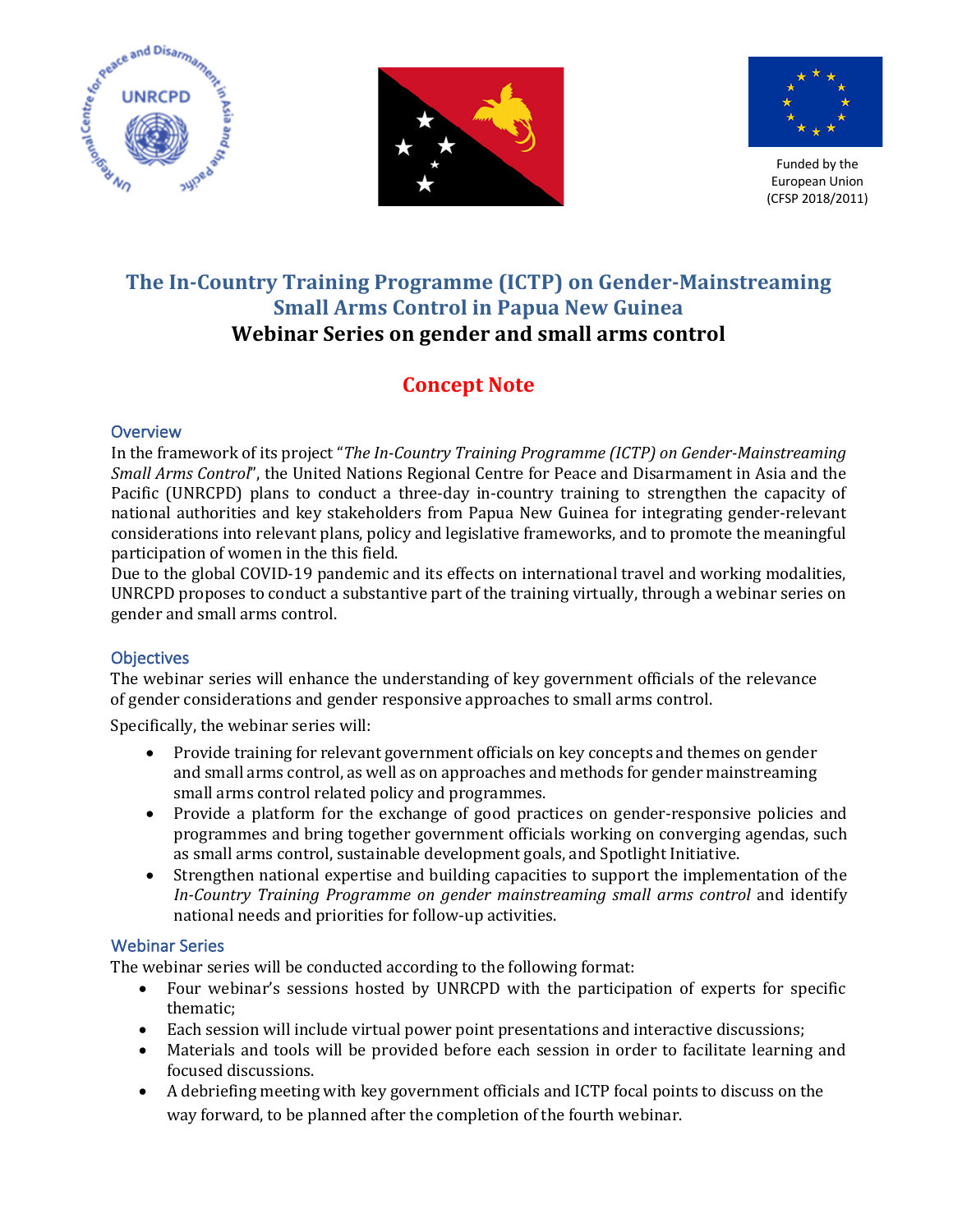#### Target audience

The webinar series is designed for National Coordination Mechanism / Commission on Small Arms and Light Weapons, where they exist, as well as National Focal Point for the UN Programme of Action on Small Arms and Light Weapons (UN PoA). In addition, participation should be extended to representatives of relevant ministries, such as Public Security / Interior, Defence, Foreign Affairs, Gender Equality, security and defence forces; as well as committees or government officials working on the Spotlight Initiative, Gender-based violence (GBV) prevention, sustainable development<sup>1</sup>. Participants representing the Parliamentary Committee on Gender Equality, the Office of Gender Equality in the President's Office and the Committee responsible for the implementation of the National Strategy on Gender Based Violence 2016-2025, are highly encouraged.

#### Programme

The two sessions of the webinar series may be conducted with interval of one- or four-weeks subject to consultations with the government, depending on how frequently the organizers determine is appropriate for participants and instructors.

Webinar Platform as per UN guidelines: Cisco WebEx or Zoom.

#### **Series:**

**WEBINAR 1 - GENDER & SMALL ARMS CONTROL** 

- Introduction to gender and small arms control
- Gender analysis and data collection in small arms contexts

**WEBINAR 2 – CONVERGING AGENDAS AND SYNERGIES WITH KEY DOMESTIC STRATEGIES** 

- Converging agendas: Small arms control, Gender equality, Sustainable Development
- Gender-based violence prevention and linkages with small arms control



**WEBINAR 3 – DESIGNING GENDER-RESPONSIVE SMALL ARMS CONTROL – PART I**

- National coordination infrastructure on Small Arms and Light Weapons (SALW)
- Strengthening the national legal framework for gender-responsiveness

**WEBINAR 4 – DESIGNING GENDER-RESPONSIVE SMALL ARMS CONTROL – PART II**

- Operational small arms control and entry points for gender-responsiveness
- Conclusion and way forward

#### Expected Results

- Participants will have gained a new breadth of knowledge and understanding of concepts and methodological tools that are relevant to small arms control and gender-responsiveness.
- Participants involved in small arms-related policy-making and implementation efforts will have acquired tools to mainstream gender in their work.

<sup>&</sup>lt;sup>1</sup> Please consult the **ICTP Target Audience**.pdf